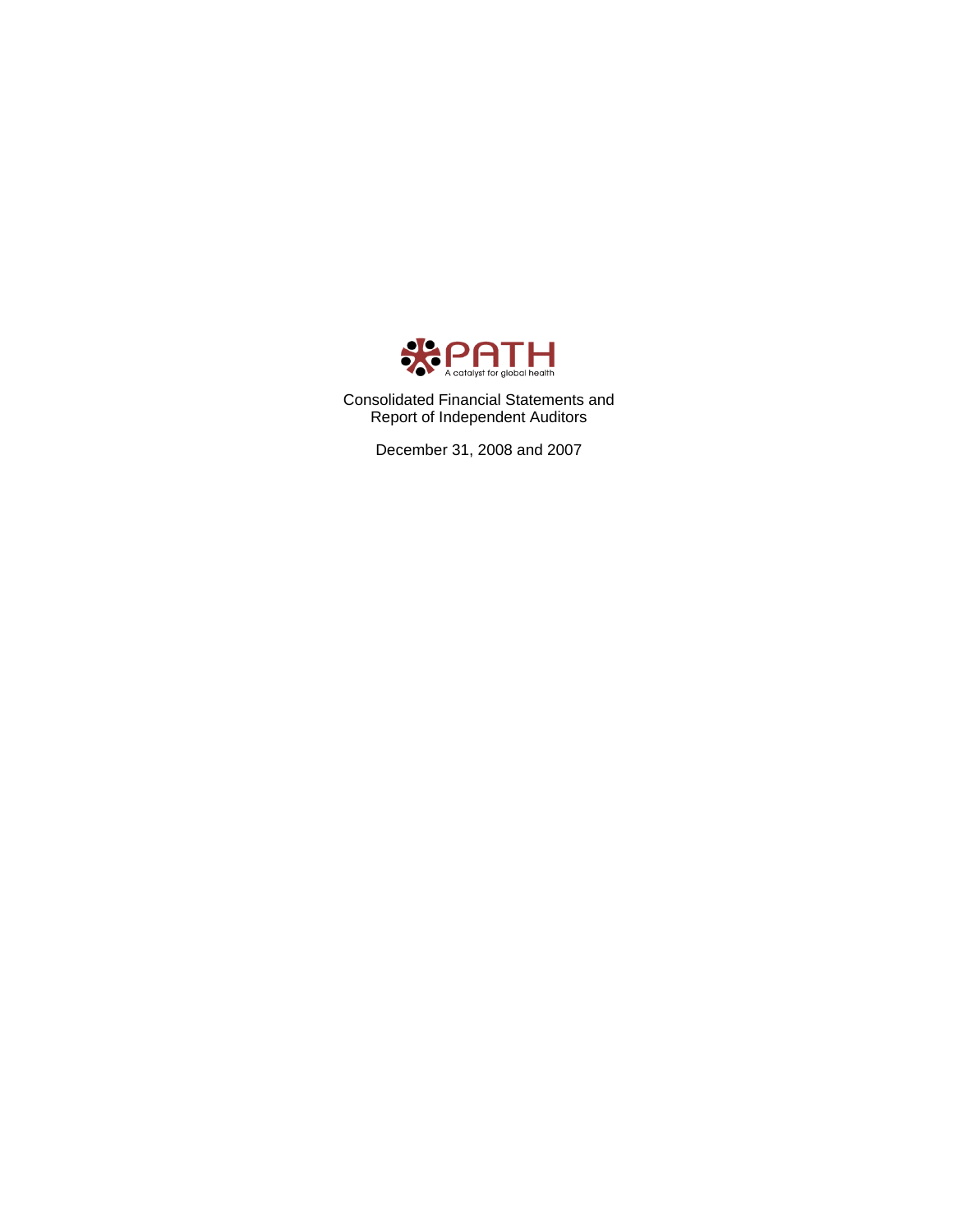# *Table of Contents*

|                                                           | Page     |
|-----------------------------------------------------------|----------|
| Independent Auditors' Report                              |          |
| <b>Consolidated Statements of Financial Position</b>      | 2        |
| <b>Consolidated Statements of Unrestricted Activities</b> | 3        |
| Consolidated Statements of Changes in Net Assets          | 4        |
| <b>Consolidated Statements of Cash Flows</b>              | 5        |
| Notes to Consolidated Financial Statements                | $6 - 17$ |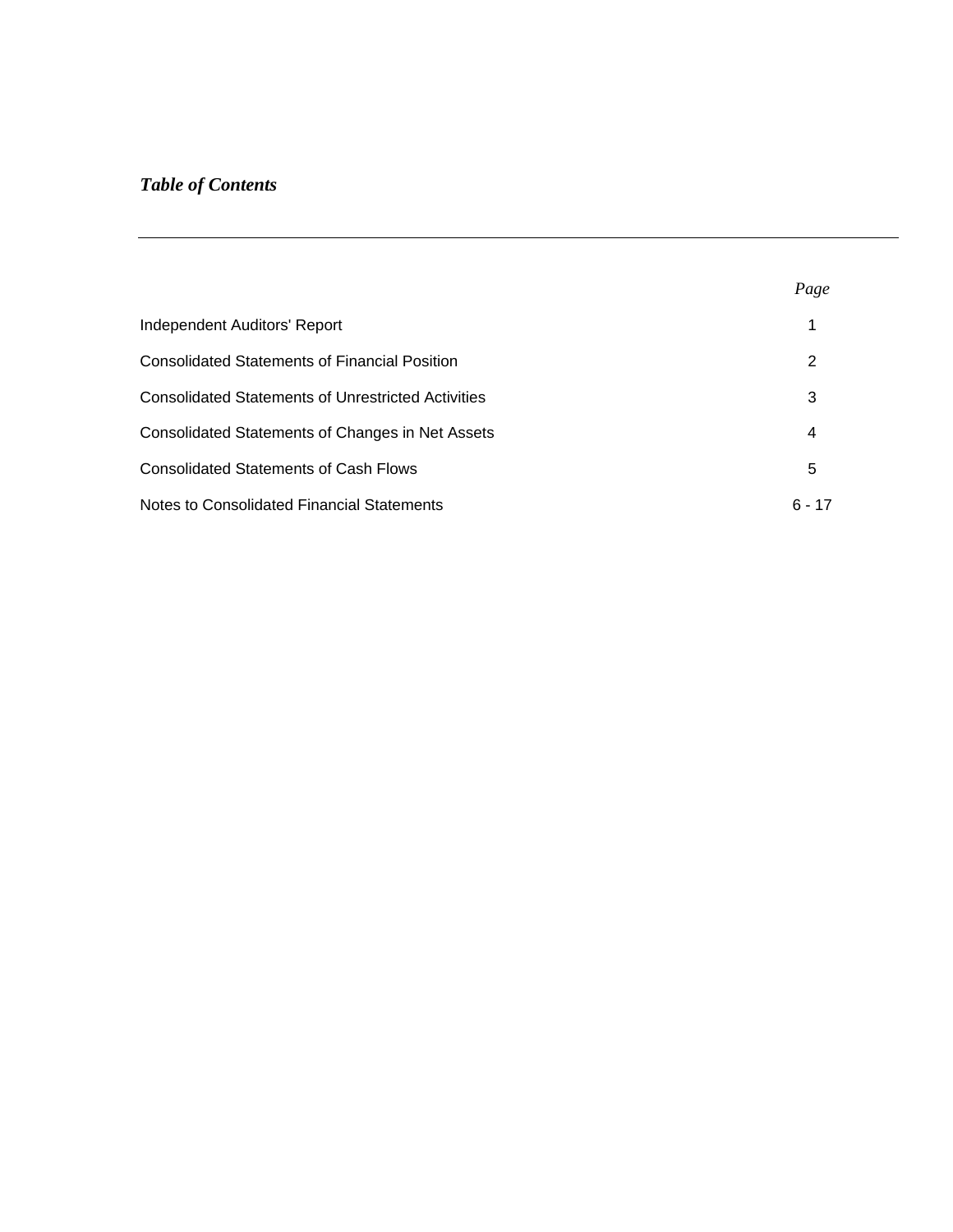# **CLARK NUBER**

10900 NE 4th Street Suite 1700 Bellevue WA 98004 tel 425 454 4919 fax 425 454 4620 800 504 8747 clarknuber.com

#### *Independent Auditors' Report*

*Board of Directors Program for Appropriate Technology in Health (PATH) and Subsidiaries Seattle, Washington* 

Certified Public **Accountants** and Consultants

We have audited the accompanying consolidated statements of financial position of Program for Appropriate Technology in Health (PATH) and Subsidiaries (collectively the "Organization") as of December 31, 2008 and 2007, and the related consolidated statements of unrestricted activities, changes in net assets, and cash flows for the years then ended. These consolidated financial statements are the responsibility of the Organization's management. Our responsibility is to express an opinion on these financial statements based on our audits.

We conducted our audits in accordance with auditing standards generally accepted in the United States of America. Those standards require that we plan and perform the audits to obtain reasonable assurance about whether the financial statements are free of material misstatement. An audit includes examining, on a test basis, evidence supporting the amounts and disclosures in the financial statements. An audit also includes assessing the accounting principles used and significant estimates made by management, as well as evaluating the overall financial statement presentation. We believe that our audits provide a reasonable basis for our opinion.

In our opinion, the consolidated financial statements referred to above present fairly, in all material respects, the financial position of the Organization as of December 31, 2008 and 2007, and the changes in its net assets and its cash flows for the years then ended, in conformity with accounting principles generally accepted in the United States of America.

Clark Muler PS

 Certified Public Accountants April 9, 2009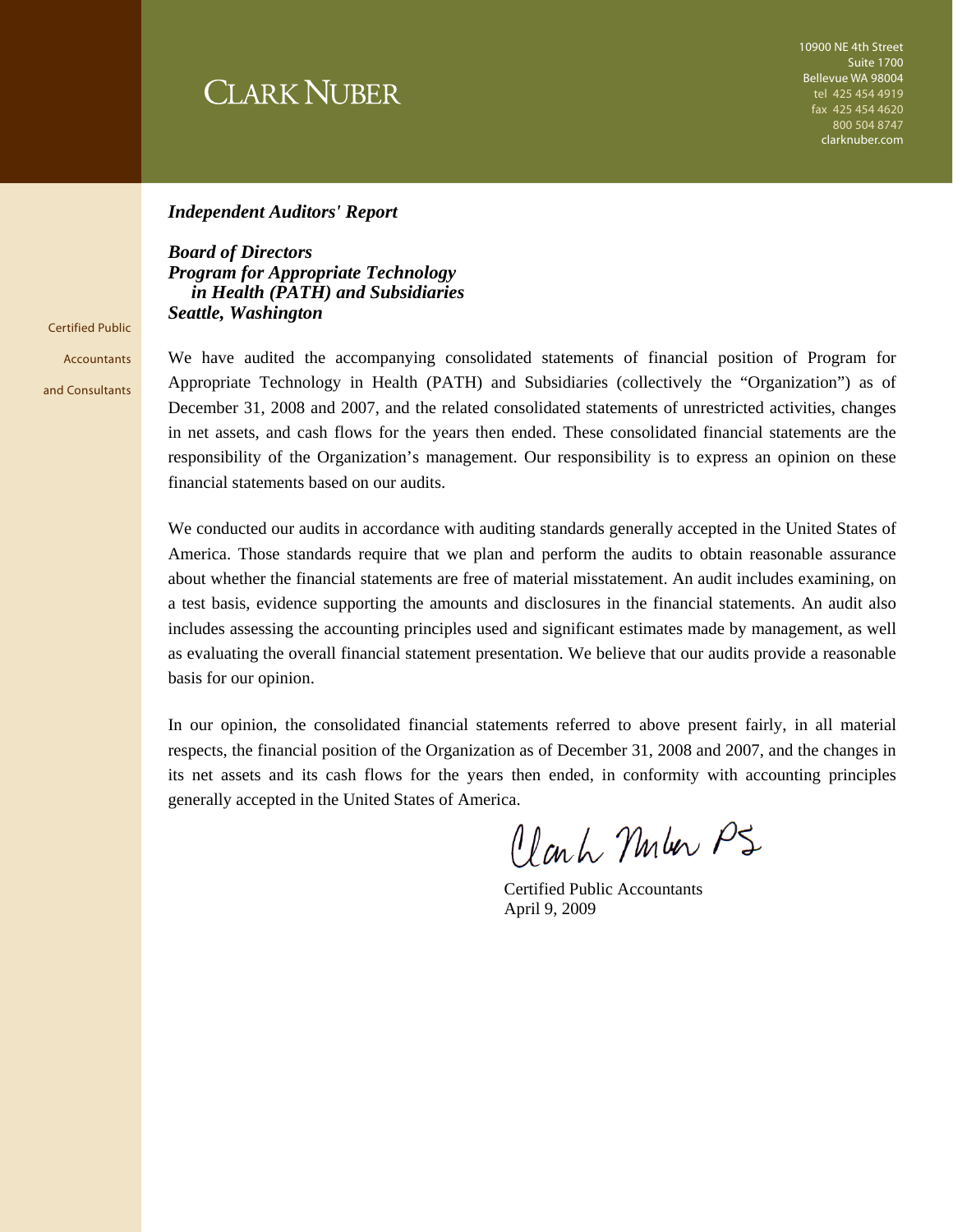### *PROGRAM FOR APPROPRIATE TECHNOLOGY IN HEALTH (PATH) AND SUBSIDIARIES Consolidated Statements of Financial Position (In Thousands of Dollars)*

|                                                      | December 31, |    | 2008    |    | 2007    |
|------------------------------------------------------|--------------|----|---------|----|---------|
| <b>Assets</b>                                        |              |    |         |    |         |
| Cash and cash equivalents                            |              | \$ | 72,367  | \$ | 62,513  |
| Investments                                          |              |    | 251,542 |    | 233,839 |
| Contributions and grants receivable, net             |              |    | 453,235 |    | 391,858 |
| Prepaid expenses and other                           |              |    | 1,619   |    | 1,334   |
| Other receivables                                    |              |    | 1,932   |    | 1,880   |
| Furniture, equipment and leasehold improvements, net |              |    | 4,339   |    | 5,144   |
| Patent, net                                          |              |    | 1,120   |    | 1,299   |
| <b>Total Assets</b>                                  |              | S. | 786,154 | S  | 697,867 |
|                                                      |              |    |         |    |         |
| <b>Liabilities and Net Assets</b>                    |              |    |         |    |         |
| Accounts payable                                     |              | \$ | 9,083   | \$ | 6,563   |
| Accrued expenses                                     |              |    | 5,919   |    | 5,083   |
| Note payable                                         |              |    | 1,183   |    | 1,513   |
| <b>Total Liabilities</b>                             |              |    | 16,185  |    | 13,159  |
| <b>Net Assets:</b>                                   |              |    |         |    |         |
| Unrestricted                                         |              |    | 14,381  |    | 16,192  |
| Temporarily restricted                               |              |    | 752,225 |    | 665,174 |
| Permanently restricted                               |              |    | 3,363   |    | 3,342   |
| <b>Total Net Assets</b>                              |              |    | 769,969 |    | 684,708 |
| <b>Total Liabilities and Net Assets</b>              |              | \$ | 786,154 | \$ | 697,867 |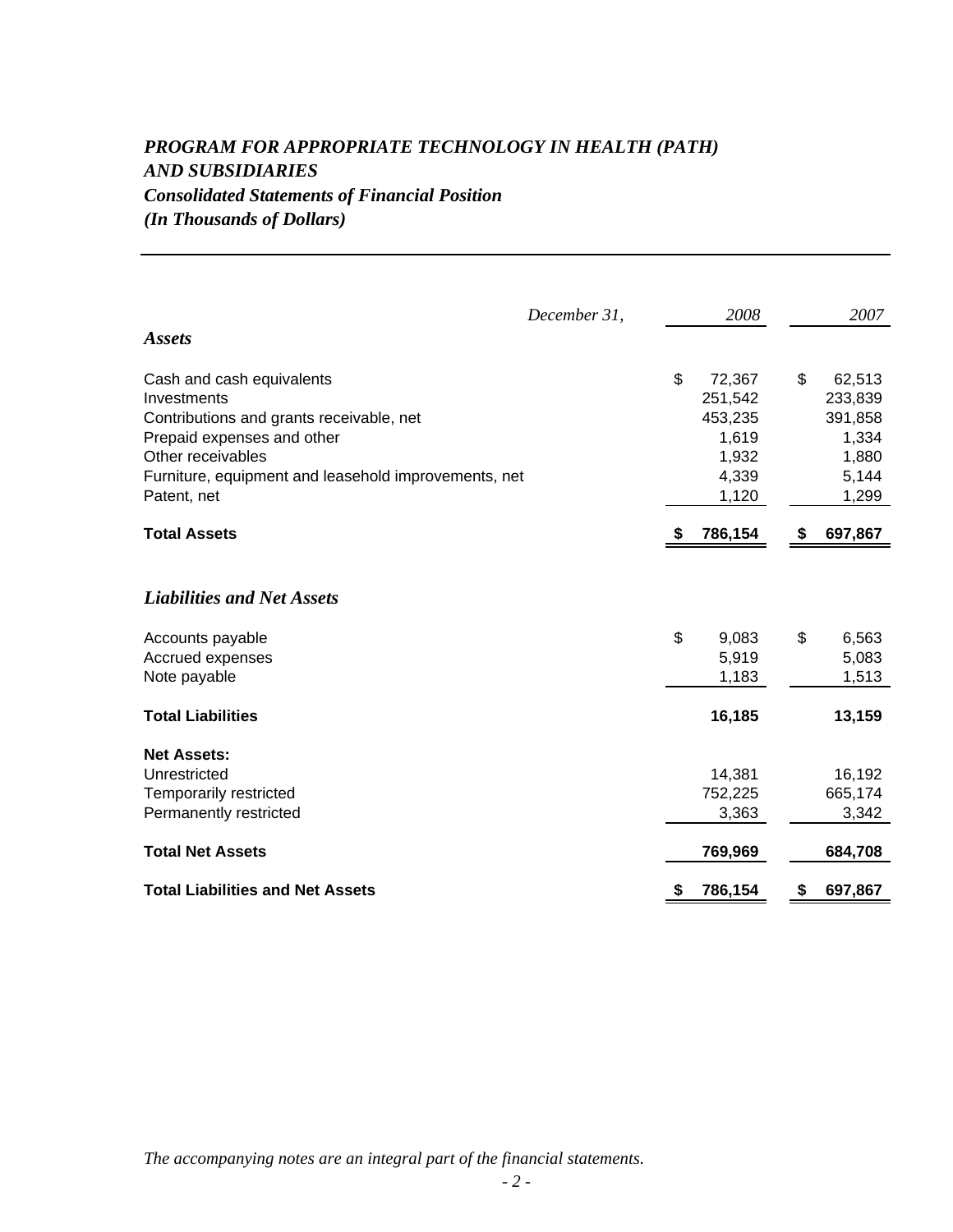### *PROGRAM FOR APPROPRIATE TECHNOLOGY IN HEALTH (PATH) AND SUBSIDIARIES Consolidated Statements of Unrestricted Activities (In Thousands of Dollars)*

|                                                                                                                                 | For the Years Ended December 31, | 2008           | 2007        |
|---------------------------------------------------------------------------------------------------------------------------------|----------------------------------|----------------|-------------|
| <b>Revenues, Gains and Other Support:</b><br>Contributions and grants - government,<br>international, agencies and foundations: |                                  |                |             |
| Contributions and grants released from restriction                                                                              |                                  | \$<br>184,604  | \$149,965   |
| Unrestricted private contributions                                                                                              |                                  | 2,061          | 1,129       |
|                                                                                                                                 |                                  |                |             |
|                                                                                                                                 |                                  | 186,665        | 151,094     |
| Other income:                                                                                                                   |                                  |                |             |
| Investment income                                                                                                               |                                  | 32             | 3,034       |
| Program service revenue                                                                                                         |                                  | 100            | 57          |
| License and royalty income                                                                                                      |                                  | 60             | 78          |
| Other                                                                                                                           |                                  | 518            | 257         |
|                                                                                                                                 |                                  |                |             |
|                                                                                                                                 |                                  | 710            | 3,426       |
|                                                                                                                                 |                                  |                |             |
| <b>Total Revenues, Gains and Other Support</b>                                                                                  |                                  | 187,375        | 154,520     |
| <b>Expenses:</b>                                                                                                                |                                  |                |             |
| Program services:                                                                                                               |                                  |                |             |
| Vaccines and immunizations                                                                                                      |                                  | 86,140         | 69,895      |
| Emerging and epidemic diseases                                                                                                  |                                  | 33,762         | 30,079      |
| Reproductive health                                                                                                             |                                  | 18,368         | 10,157      |
| Health technologies                                                                                                             |                                  | 13,083         | 10,068      |
| Maternal and child health                                                                                                       |                                  | 12,179         | 9,835       |
| Cross program                                                                                                                   |                                  | 124            | 283         |
| Total program services                                                                                                          |                                  | 163,656        | 130,317     |
|                                                                                                                                 |                                  |                |             |
| Support services:                                                                                                               |                                  |                |             |
| Fundraising                                                                                                                     |                                  | 1,311          | 683         |
| Bid and proposal                                                                                                                |                                  | 2,475          | 2,010       |
| Management and general                                                                                                          |                                  | 21,744         | 19,665      |
|                                                                                                                                 |                                  |                |             |
| Total support services                                                                                                          |                                  | 25,530         | 22,358      |
| <b>Total Expenses</b>                                                                                                           |                                  | 189,186        | 152,675     |
|                                                                                                                                 |                                  |                |             |
| <b>Change in Unrestricted Net Assets</b>                                                                                        |                                  | (1, 811)<br>\$ | 1,845<br>\$ |

*The accompanying notes are an integral part of the financial statements.*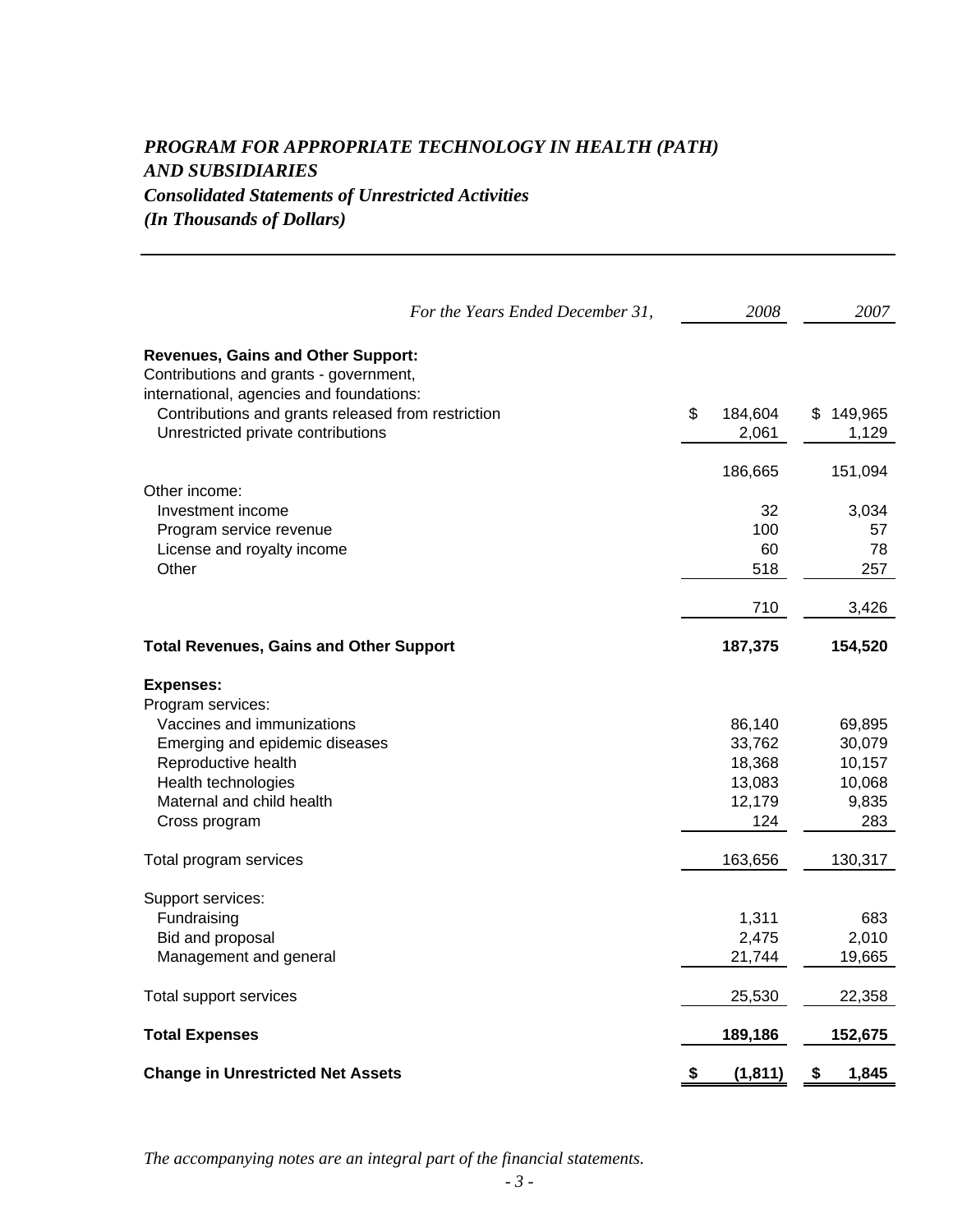## *PROGRAM FOR APPROPRIATE TECHNOLOGY IN HEALTH (PATH) AND SUBSIDIARIES Consolidated Statements of Changes in Net Assets*

*(In Thousands of Dollars)*

| For the Years Ended December 31,                                                                                                                                              | 2008                                 |    | 2007                           |
|-------------------------------------------------------------------------------------------------------------------------------------------------------------------------------|--------------------------------------|----|--------------------------------|
| <b>Unrestricted Net Assets:</b><br>Contributions and grants released from restrictions<br>Total unrestricted revenue, gains, and other support<br>Total unrestricted expenses | \$<br>184,604<br>2,771<br>(189, 186) | \$ | 149,965<br>4,555<br>(152, 675) |
| <b>Change in Unrestricted Net Assets</b>                                                                                                                                      | (1, 811)                             |    | 1,845                          |
| <b>Temporarily Restricted Net Assets:</b><br>Contributions and grants<br>Investment income<br>Contributions and grants released from restrictions                             | 265,049<br>6,606<br>(184, 604)       |    | 275,391<br>11,465<br>(149,965) |
| <b>Change in Temporarily Restricted Net Assets</b>                                                                                                                            | 87,051                               |    | 136,891                        |
| <b>Permanently Restricted Net Assets:</b><br>Contributions                                                                                                                    | 21                                   |    | 9                              |
| <b>Change in Permanently Restricted Net Assets</b>                                                                                                                            | 21                                   |    | 9                              |
| <b>Total Change in Net Assets</b>                                                                                                                                             | 85,261                               |    | 138,745                        |
| Beginning of year net assets                                                                                                                                                  | 684,708                              |    | 545,963                        |
| <b>End of Year Net Assets</b>                                                                                                                                                 | 769,969                              | S  | 684,708                        |

*The accompanying notes are an integral part of the financial statements.*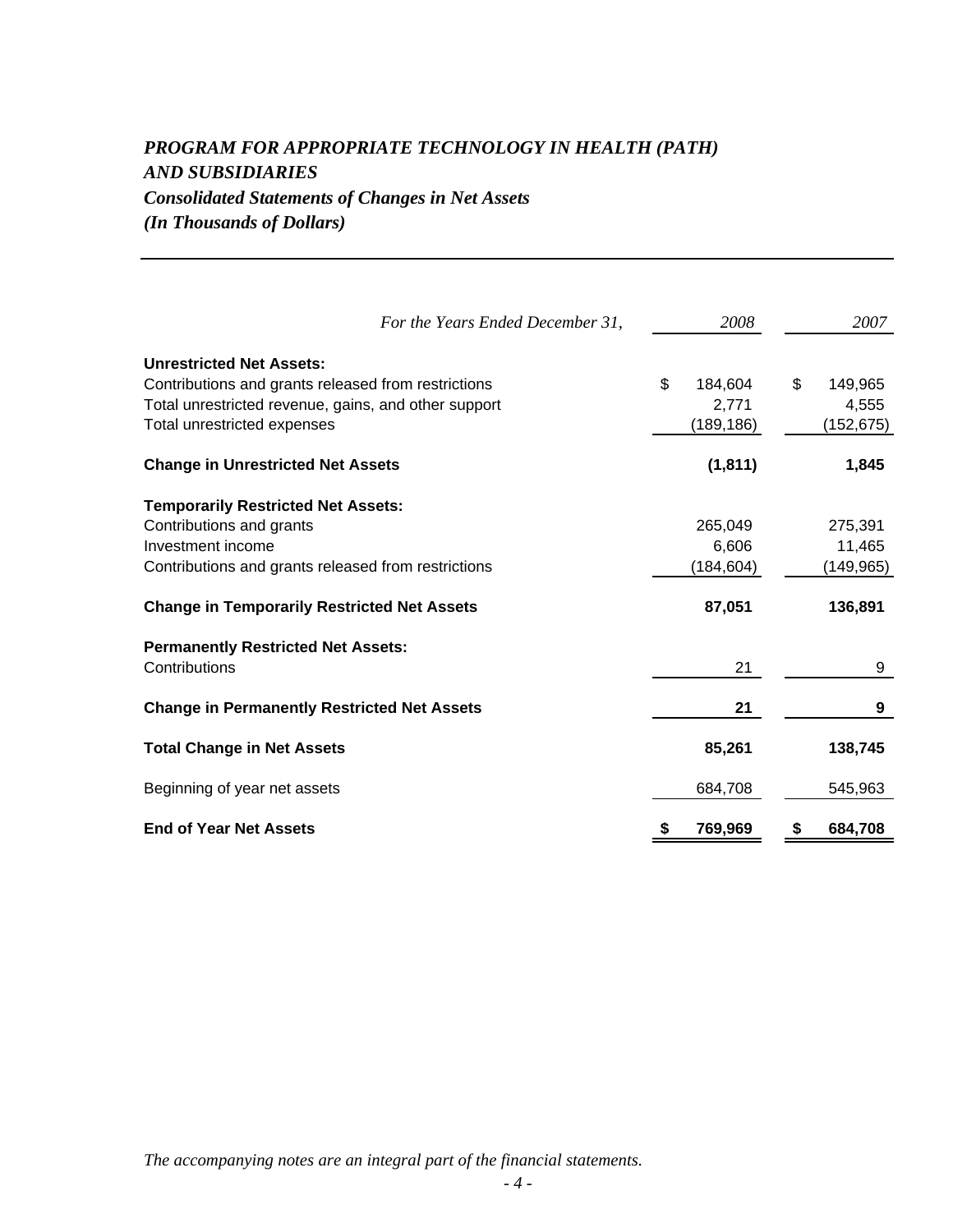### *PROGRAM FOR APPROPRIATE TECHNOLOGY IN HEALTH (PATH) AND SUBSIDIARIES Consolidated Statements of Cash Flows (In Thousands of Dollars)*

| For the Years Ended December 31,                                                                                                                                                                                                         | 2008                                       | 2007                                         |
|------------------------------------------------------------------------------------------------------------------------------------------------------------------------------------------------------------------------------------------|--------------------------------------------|----------------------------------------------|
| <b>Cash Flows from Operating Activities:</b><br>Change in net assets<br>Adjustments to reconcile change in net assets to                                                                                                                 | \$<br>85,261                               | \$<br>138,745                                |
| net cash provided by operating activities:<br>Depreciation and amortization<br>Unrealized loss (gain) on investments<br>Loss (Gain) on sale of equipment<br>Contributions restricted for endowment<br>Changes in assets and liabilities: | 2,022<br>3,697<br>8<br>(21)                | 2,039<br>(1, 236)<br>(14)<br>(9)             |
| Contributions and grants receivable<br>Other receivables<br>Prepaid expenses and other<br>Accounts payable<br><b>Accrued liabilities</b>                                                                                                 | (61, 377)<br>(52)<br>(285)<br>2,520<br>836 | (125, 489)<br>940<br>(128)<br>(511)<br>1,466 |
| <b>Net Cash Provided by Operating Activities</b>                                                                                                                                                                                         | 32,609                                     | 15,803                                       |
| <b>Cash Flows from Investing Activities:</b><br>Purchases of furniture, equipment and leasehold improvements<br>Proceeds from sale of equipment<br>Purchases of investments<br>Proceeds from maturity/sales of investments               | (1,046)<br>(66, 731)<br>45,331             | (1,755)<br>23<br>(43, 519)<br>50,177         |
| <b>Net Cash (Used) Provided by Investing Activities</b>                                                                                                                                                                                  | (22, 446)                                  | 4,926                                        |
| <b>Cash Flows from Financing Activities:</b><br>Payments on note payable<br>Proceeds from contributions restricted for endowment                                                                                                         | (330)<br>21                                | (330)<br>9                                   |
| <b>Net Cash Used by Financing Activities</b>                                                                                                                                                                                             | (309)                                      | (321)                                        |
| <b>Net Change in Cash and Cash Equivalents</b>                                                                                                                                                                                           | 9,854                                      | 20,408                                       |
| Cash and cash equivalents, beginning of year                                                                                                                                                                                             | 62,513                                     | 42,105                                       |
| Cash and Cash Equivalents, End of Year                                                                                                                                                                                                   | \$<br>72,367                               | \$<br>62,513                                 |
| <b>Supplemental Disclosure of Cash Flow Information:</b><br>Cash paid during the year for interest                                                                                                                                       | \$<br>57                                   | \$<br>118                                    |

*The accompanying notes are an integral part of the financial statements.*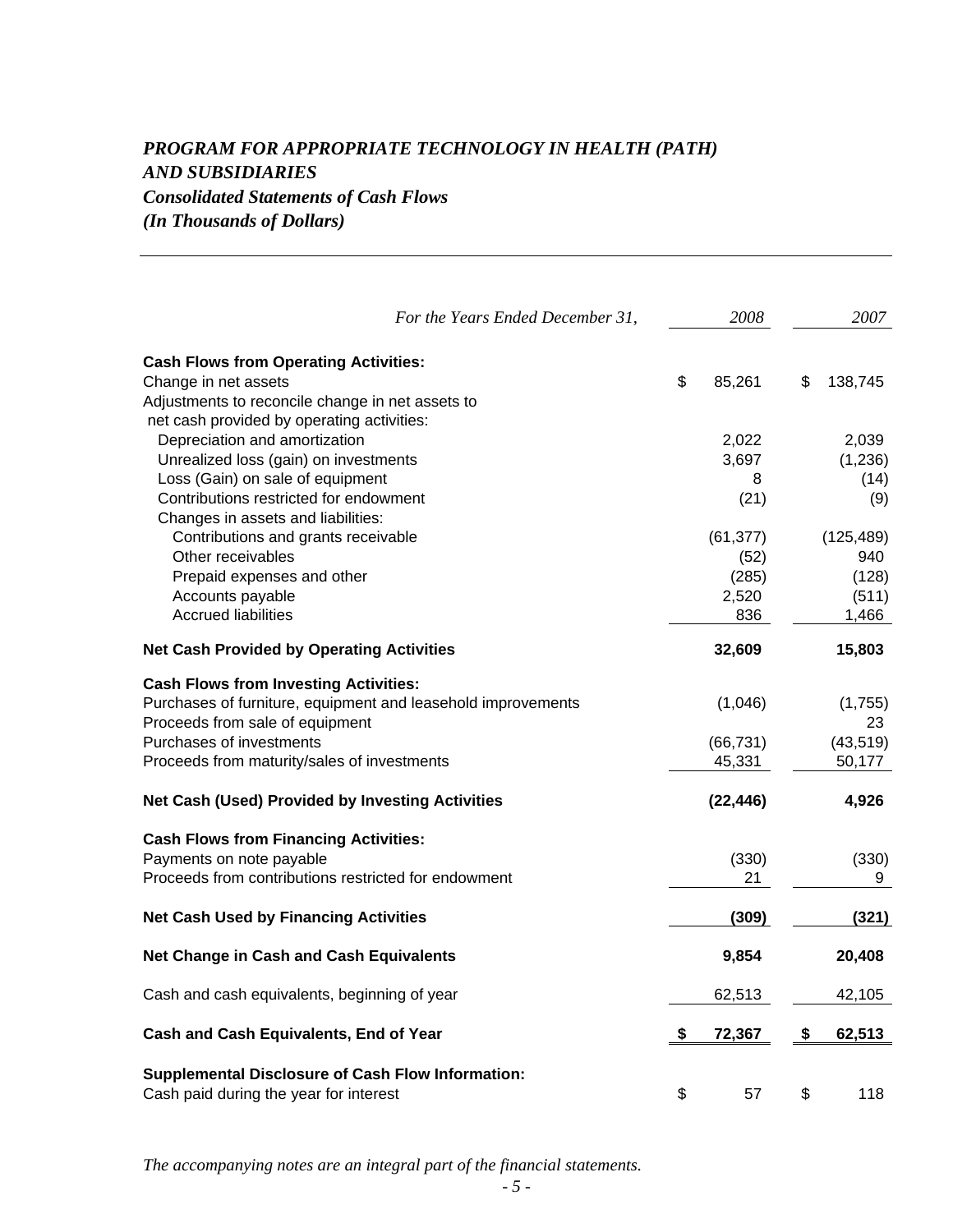### *Notes to Consolidated Financial Statements*

### *Note 1 - Organization and Summary of Accounting Policies*

**Organization -** Program for Appropriate Technology in Health (PATH) and its Subsidiaries (collectively, the "Organization") is a 501(c)(3) nonprofit, nongovernmental organization incorporated in the State of Washington. PATH creates sustainable, culturally relevant solutions, enabling communities worldwide to break longstanding cycles of poor health. By collaborating with diverse public- and private-sector partners, PATH helps provide appropriate health technologies and vital strategies that change the way people think and act. PATH's work improves global health and well-being.

Headquartered in Seattle, PATH has 33 offices in 19 countries. PATH currently works in more than 70 countries in the areas of emerging and epidemic diseases, health technologies, maternal and child health, reproductive health, and vaccines and immunization. For more information, please visit www.path.org.

**Basis of Presentation -** The consolidated financial statements of the Organization have been prepared on the accrual basis of accounting under United States Generally Accepted Accounting Principles (US GAAP). The consolidated financial statements include the accounts of PATH and PATH's wholly-owned subsidiaries, PACTEC, Inc. (PACTEC), a 501(c)(2) title-holding organization, and PATH Vaccine Solutions (PVS), a 501(c)(3) nonprofit corporation formed to advance the development of vaccines to improve the health of children worldwide. PACTEC's operations were not significant for the year ended December 31, 2008. All inter-company accounts and transactions have been eliminated in consolidation.

Net assets and revenue, expenses, gains and losses are classified based on the existence or absence of donor-imposed restrictions. Accordingly, the net assets of the Organization are classified and reported as follows:

Unrestricted net assets - Net assets that are not subject to donor-imposed stipulations.

Temporarily restricted net assets - Net assets subject to donor-imposed stipulations that may or will be met either by actions of the Organization and/or the passage of time. Temporarily restricted net assets as of December 31, 2008 and 2007 were donor-restricted to various specific program activities.

Permanently restricted net assets - Net assets restricted by donor-imposed stipulations to be invested in perpetuity. The income from these funds is available for current use.

Support and revenue are reported as increases in unrestricted net assets unless the use of the related assets is limited by donor-imposed restrictions. Expenses are reported as decreases in unrestricted net assets. Gains and losses on investments and other assets or liabilities are reported as increases or decreases in unrestricted net assets unless their use is restricted by explicit donor stipulation or by law. Temporary restrictions expire when the donor-stipulated purpose has been fulfilled and/or the donor-stipulated time period has elapsed. Expirations of temporary restrictions result in the reclassification of temporarily restricted net assets to unrestricted net assets and are reported in the statement of activities as contributions and grants released from restrictions.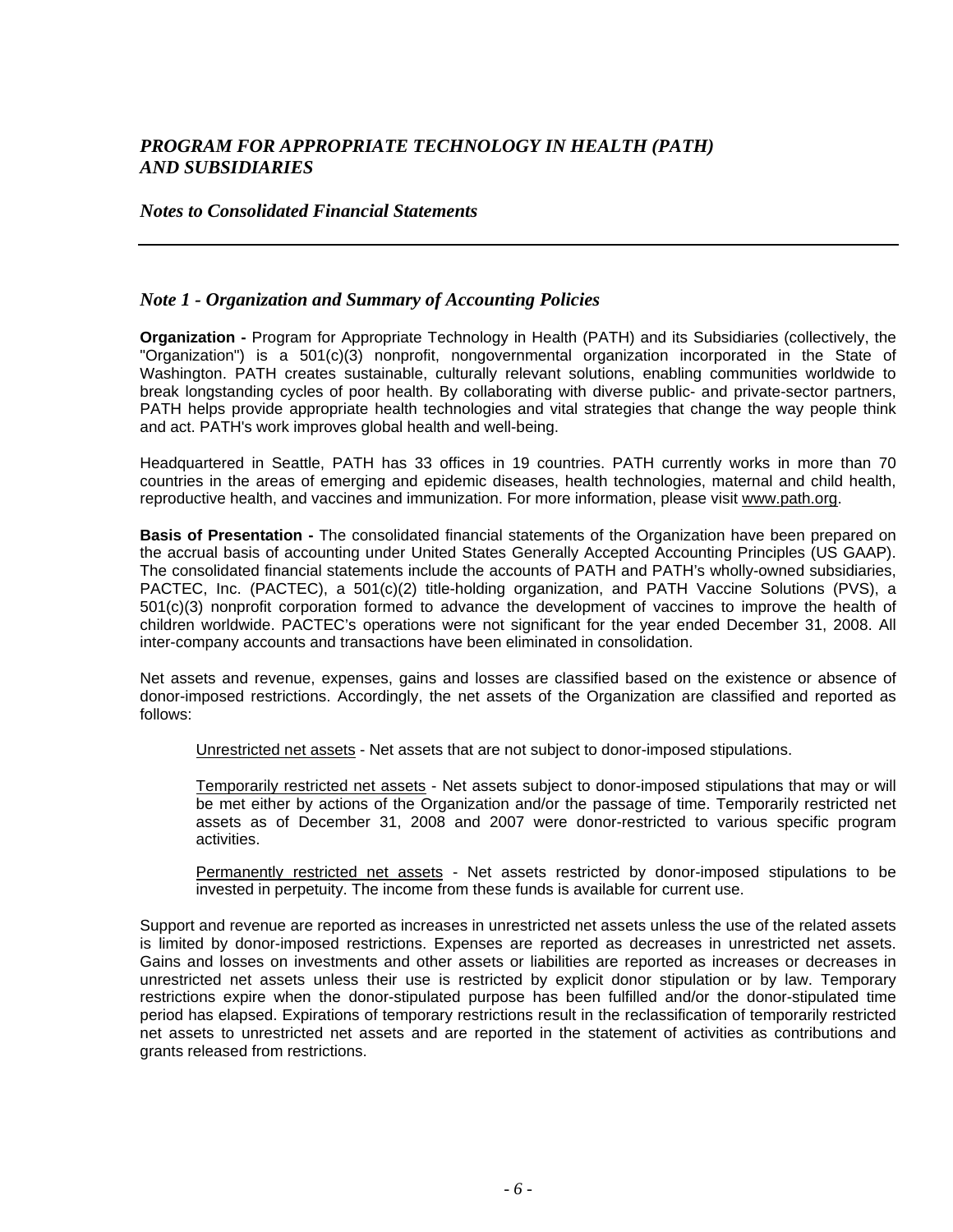#### *Notes to Consolidated Financial Statements*

### *Note 1 - Continued*

**Fair Value Measurements -** In September 2006, the Financial Accounting Standards Board ("FASB") issued FASB Statement ("SFAS") No. 157, *Fair Value Measurements*. SFAS 157 establishes a new framework for measuring fair value and expands related disclosures. To increase consistency and comparability in fair value measurements, the SFAS 157 framework requires fair value to be determined based on the exchange price that would be received for an asset or paid to transfer a liability (exit price) in the principal or most advantageous market for the asset or liability in an orderly transaction between market participants.

SFAS 157 uses a three-level valuation hierarchy based on observable and non-observable inputs. Observable inputs consist of data obtained from independent sources. Non-observable inputs reflect market assumptions. These two types of inputs are used to create the fair value hierarchy, giving preference to observable inputs.

Financial assets and liabilities classified as Level 1 have fair values based on unadjusted quoted market prices for identical instruments in active markets. Financial assets and liabilities classified as Level 2 have fair values based on quoted prices for similar instruments in active markets, quoted prices for identical or similar instruments in inactive markets, and model-derived valuations whose inputs are observable. Financial assets and liabilities classified as Level 3 have fair values based on value drivers that are unobservable.

Effective January 1, 2008, the Organization adopted SFAS 157 for all financial instruments recorded at fair value on a recurring basis, primarily the securities held in the Organization's investment portfolio.

Financial instruments not reflected at fair value on a recurring basis include receivables, accounts payable and a note payable. The carrying amount of these financial instruments approximates fair value.

**Cash and Cash Equivalents -** For purposes of the consolidated statement of cash flows, the Organization considers all highly liquid debt instruments purchased with an original maturity of three months or less, other than those held in the Organization's investment portfolio, to be cash equivalents.

**Investments -** Investments in debt securities and equity securities with readily determinable market values are recorded at fair value. The fair value of investments in securities traded on national securities exchanges is valued at the closing price on the last business day of the fiscal year (Level 1 inputs); securities traded on the over-the-counter market are valued at the last reported bid price (Level 2 inputs). Unrealized and realized gains and losses on these investments are reported in the statement of activities and changes in net assets. Securities are generally held in custodial investment accounts administered by certain financial institutions.

Investment securities, in general, are exposed to various risks, including interest rate, credit and overall market volatility. Due to the level of risk associated with certain long-term investments, it is possible that changes in the values of these investments will occur in the near term and that such changes could materially affect the amounts reported in the consolidated statements of financial position.

**Investment Return -** Investment return consists primarily of income earned on cash, cash equivalents and investments, and is recorded as earned. Where directed by donor or grantor, interest earned on award advances is credited to a specific restricted fund for future use as specified in the award agreement. All other interest income earned is credited to other restricted and unrestricted fund balances as is appropriate.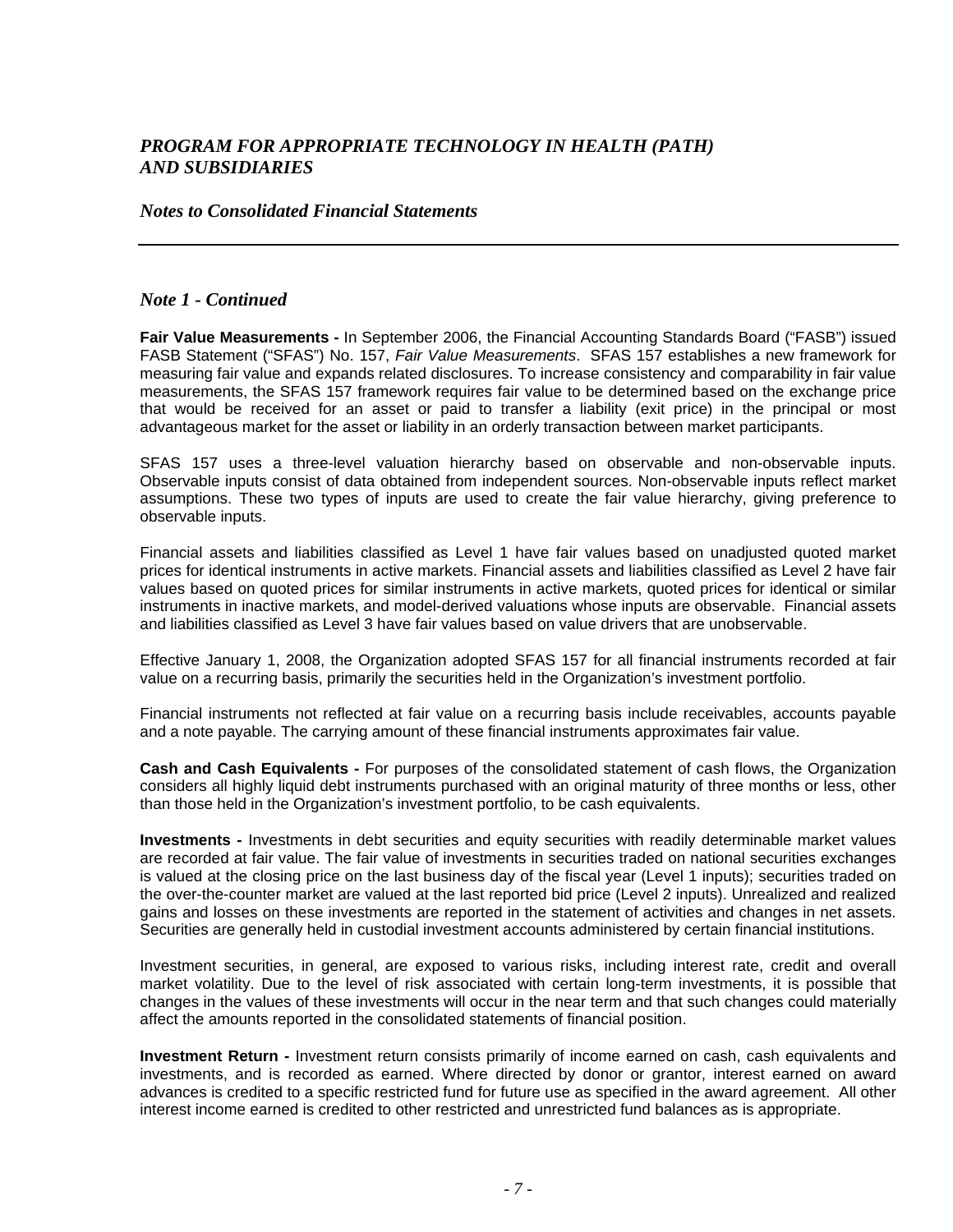#### *Notes to Consolidated Financial Statements*

### *Note 1 - Continued*

**Collaborations -** Grants, contracts and temporarily restricted contributions are used to fund projects related to global health. In connection with these projects, the Organization works with collaborating partners to assess health problems, identify and implement solutions and evaluate results. Accordingly, the Organization enters into funding agreements and cooperative agreements with these collaborating partners including international agencies, ministries of health, nongovernmental organizations and universities, et cetera. Subagreements and subcontracts awarded from these projects funded by temporarily restricted contributions to other organizations totaled \$79,900,741 and \$61,936,853 in 2008 and 2007, respectively.

**Furniture, Equipment and Leasehold Improvements -** The Organization capitalizes furniture, equipment and leasehold improvements with a cost of \$5,000 or greater. The cost of furniture and equipment is depreciated over the estimated useful life of the asset and is computed using the straight-line method. Leasehold improvements are amortized over the lives of the respective leases or the service lives of the improvements, whichever is shorter. Maintenance and repairs are charged to expense as incurred.

**Patent -** The donated patent is stated at assessed value less amortization computed on the straight-line method over eighteen and one quarter years, the life of the patent.

**Vulnerability from Certain Concentrations -** Financial instruments that potentially subject the Organization to concentrations of credit and market risk consist primarily of cash and cash equivalents and investments. Cash and cash equivalents held by financial institutions at times exceed federally insured limits.

For the years ended December 31, 2008 and 2007, 58% and 61%, respectively, of the Organization's total unrestricted contribution revenue is from one organization and 84% and 81%, respectively, of gross contributions and grants receivable are from one organization. For the years ended December 31, 2008 and 2007, 22% and 22%, respectively, of the Organization's total unrestricted contribution revenue consists of awards from the United States government, and 11% and 9%, respectively, of gross contributions and grants receivable are from the United States government. Management is aware of the related vulnerabilities but does not anticipate any losses in connection with these concentrations. Management continues to seek improved diversification from donors and funding sources.

**Functional Allocation of Expenses -** The costs of providing the various programs and other activities have been summarized on a functional basis in the consolidated statement of activities. Accordingly, certain costs have been allocated among the programs and supporting services benefited. Additionally, the Organization incurs various fundraising expenses.

**Donated Goods and Services -** Donations of goods, including property and equipment, are recorded as support at their estimated fair value at the date of donation. Such donations are reported as unrestricted support unless the donor has restricted the donated asset to a specific purpose. Donated services are recognized if the services received (i) create or enhance non-financial assets or (ii) require specialized skills, are provided by individuals possessing those skills and would need to be purchased if not provided by donation. In-kind donations totaled \$8,598,035 and \$2,396,413 for the years ended December 31, 2008 and 2007, respectively, and are included in program expense.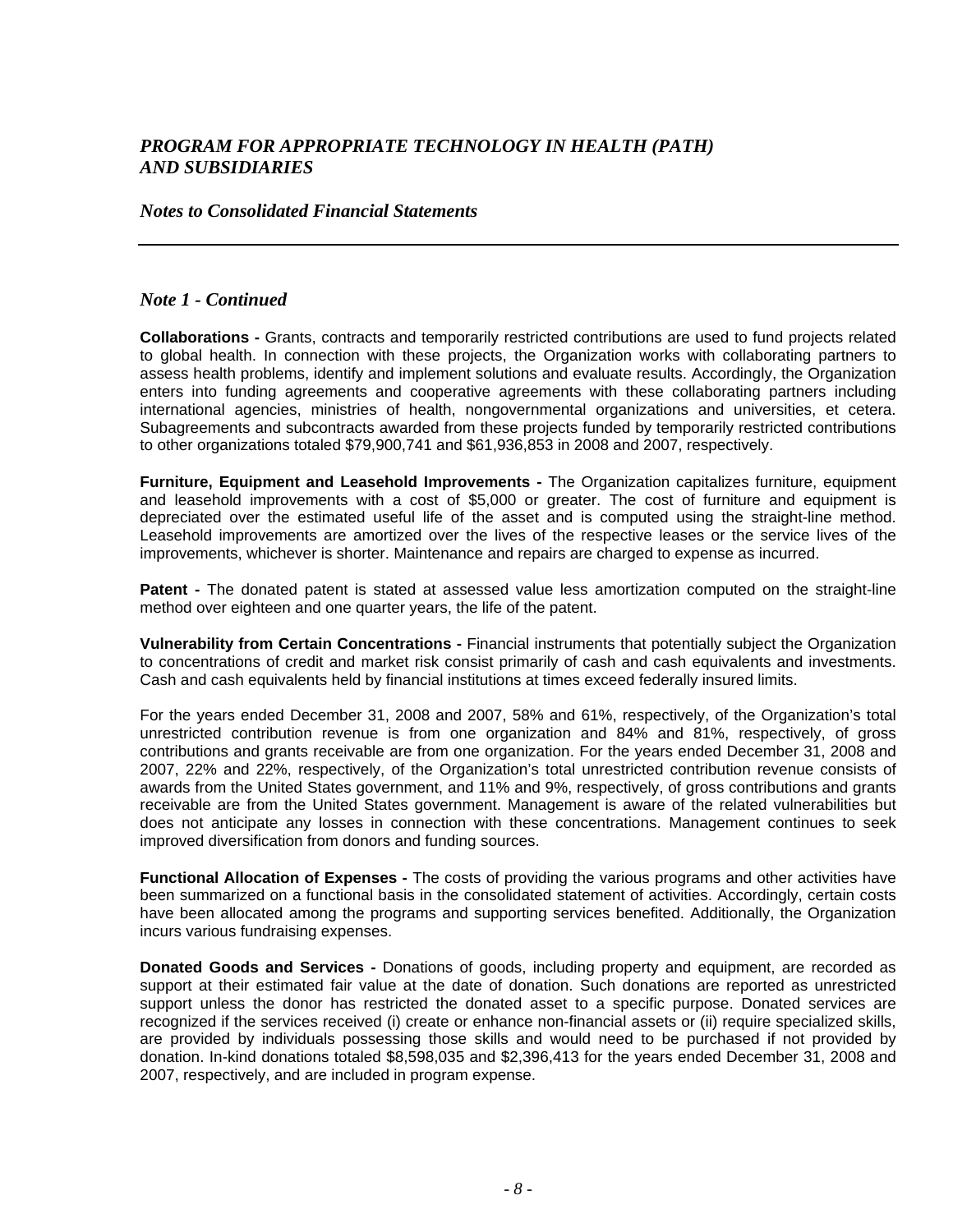#### *Notes to Consolidated Financial Statements*

#### *Note 1 - Continued*

**Tax Exempt Status -** The IRS has determined that PATH is exempt from federal income taxes under provisions of Section 501(c)(3) of the Internal Revenue Code. It is classified as an organization that is not a private foundation under 501(a) of the Code. PACTEC is exempt from federal income taxes under provisions of Section 501(c)(2) of the Internal Revenue Code. PATH Vaccine Solutions is a supporting 501(c)(3) organization to PATH.

**Use of Estimates -** The preparation of financial statements in accordance with accounting principles generally accepted in the United States of America requires management to make estimates and assumptions that affect the reported amounts of assets and liabilities, the disclosure of contingent assets and liabilities at the date of the financial statements and the reported amounts of revenues and expenses during the reporting period. Actual results could differ from those estimates.

**Reclassifications -** Certain amounts on the 2007 financial statements have been reclassified to conform to the 2008 presentation. Such reclassifications had no effect on the change in net assets or net asset balances as previously reported.

### *Note 2 - Cash and Cash Equivalents*

Cash and cash equivalents consisted of the following at December 31:

|                                                  | ( <i>in thousands</i> ) |  |        |
|--------------------------------------------------|-------------------------|--|--------|
|                                                  | 2008                    |  | 2007   |
| Cash                                             | 4.488                   |  | 3,505  |
| Money market accounts and other cash equivalents | 67.879                  |  | 59,008 |
|                                                  | 72.367                  |  | 62.513 |

When specified by funding agreement, the Organization holds project-related funds in separate bank accounts. Cash and cash equivalents held in bank accounts outside of the United States totaled \$4,523,626 and \$3,733,334 at December 31, 2008 and 2007, respectively.

#### *Note 3 - Investments*

Investment securities consisted of the following at December 31:

|                                      | (in thousands) |     |                |  |
|--------------------------------------|----------------|-----|----------------|--|
|                                      | 2008           |     | 2007           |  |
| Money market                         | \$<br>84,673   | \$. | 77,272         |  |
| U.S. and state government securities | 19,345         |     | 13,890         |  |
| Corporate bonds                      | 111,709        |     | 78,432         |  |
| <b>Equity securities</b>             | 2.783          |     | 4,054          |  |
| Asset-backed securities              | 33,032         |     | 60,191         |  |
|                                      | <u>251.542</u> |     | <u>233.839</u> |  |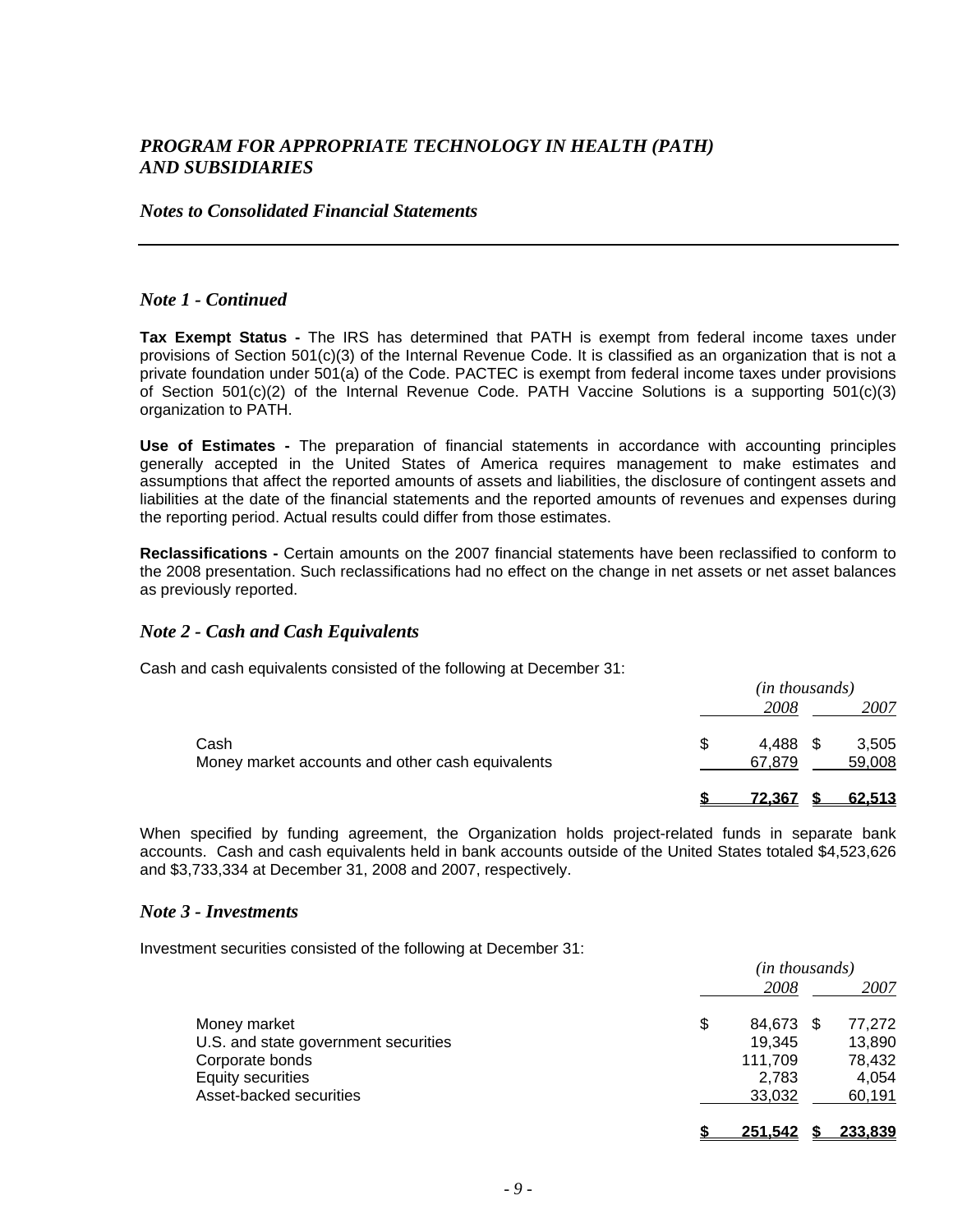### *Notes to Consolidated Financial Statements*

### *Note 3 - Continued*

Fair values of investments at December 31, 2008 and 2007 were as follows:

|                                               |               |                         |  | (in thousands)           |              |              |
|-----------------------------------------------|---------------|-------------------------|--|--------------------------|--------------|--------------|
|                                               | Quoted Prices |                         |  | Significant              |              |              |
|                                               |               | <i>in Active</i>        |  | <i>Other</i>             | Significant  |              |
|                                               |               | Markets for             |  | <i><b>Observable</b></i> | Unobservable |              |
|                                               |               | <b>Identical Assets</b> |  | Inputs                   | Inputs       |              |
|                                               |               | (Level 1)               |  | (Level 2)                | (Level 3)    | Total        |
| Fair value measurements at December 31, 2008: |               |                         |  |                          |              |              |
| Money market investment funds                 | \$            | 84,673 \$               |  |                          | \$           | \$<br>84,673 |
| Government and corporate debt                 |               |                         |  | 131,054                  |              | 131,054      |
| <b>Equity securities</b>                      |               | 2,783                   |  |                          |              | 2,783        |
| Asset-backed securities                       |               |                         |  | 33,032                   |              | 33,032       |
| <b>Total</b>                                  |               | 87,456                  |  | <u>164,086</u>           |              | 251,542      |
| Fair value measurements at December 31, 2007: |               |                         |  |                          |              |              |
| Money market investment funds                 | \$            | 77,272 \$               |  |                          | \$           | \$<br>77,272 |
| Government and corporate debt                 |               |                         |  | 92,322                   |              | 92,322       |
| <b>Equity securities</b>                      |               | 4,054                   |  |                          |              | 4,054        |
| Asset backed securities                       |               |                         |  | 60,191                   |              | 60,191       |
| Total                                         |               | 81,326                  |  | 152,513                  |              | 233,839      |

Asset-backed securities are securities that are based on underlying pools of assets. A special purpose trust or instrument is set up which takes title to the assets and the cash flows are "passed through" to the investors in the form of an asset-backed security. The types of assets that can be "securitized" range from residential mortgages to credit card receivables.

Investment return was comprised of the following for the years ended December 31:

|                           |             | ( <i>in thousands</i> ) |        |  |  |
|---------------------------|-------------|-------------------------|--------|--|--|
|                           | 2008        |                         | 2007   |  |  |
| Interest and dividends    | 9,736<br>\$ | \$                      | 13,238 |  |  |
| Realized gains            | 599         |                         | 23     |  |  |
| Unrealized (losses) gains | (3,697)     |                         | 1,238  |  |  |
|                           | 6.638       |                         | 14.499 |  |  |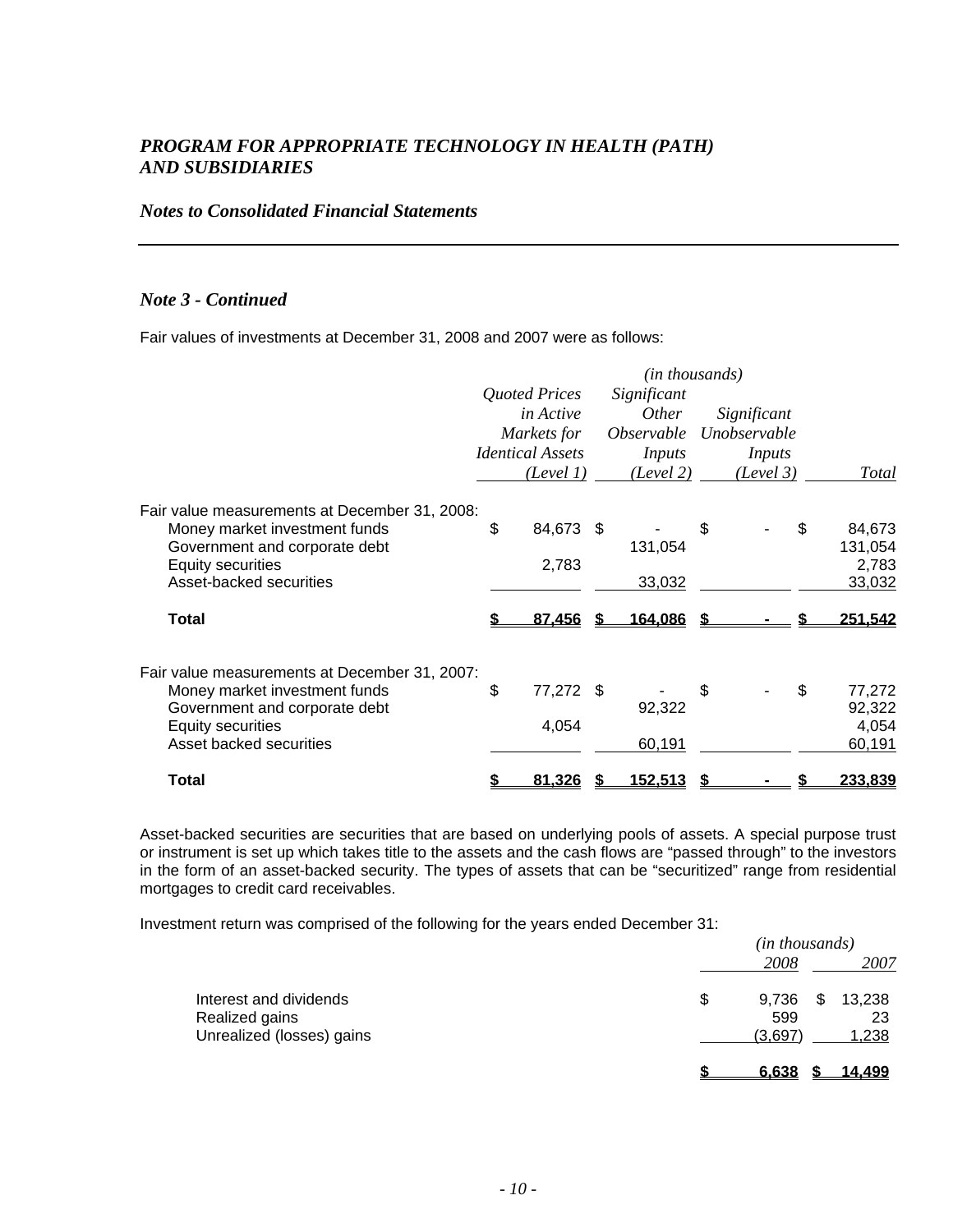### *Notes to Consolidated Financial Statements*

### *Note 4 - Contributions and Grants Receivable*

Contributions and grants receivable at December 31, consisted of the following:

| (in thousands)                 |  |  |  |  |
|--------------------------------|--|--|--|--|
| 2008<br>2007                   |  |  |  |  |
| 164,109<br>\$<br>184,779<br>\$ |  |  |  |  |
| 285,787<br>247,642             |  |  |  |  |
| 411,751<br>470,566             |  |  |  |  |
| (17, 180)<br>(19, 821)         |  |  |  |  |
| (151)<br>(72)                  |  |  |  |  |
| 453.235 S<br>391.858           |  |  |  |  |
|                                |  |  |  |  |

Grants from the U.S. Government are recorded as obligated when awarded, which may not reflect the full amount awarded. The total amount of un-obligated awards pending was \$117,014,077 and \$130,544,383 at December 31, 2008 and 2007, respectively.

### *Note 5 - Furniture, Equipment and Leasehold Improvements*

The Organization funds purchases of furniture, equipment and leasehold improvements from two sources: from the capital fund, a designated reserve of unrestricted net assets, or directly from temporarily restricted project funds.

Furniture, equipment and leasehold improvements consisted of the following at December 31:

|                                                         |                             | ( <i>in thousands</i> )<br>2008 |                             |
|---------------------------------------------------------|-----------------------------|---------------------------------|-----------------------------|
|                                                         | Capital<br><b>Fund</b>      | Project<br><b>Funds</b>         | <b>Total</b>                |
| <b>Furniture</b><br>Equipment<br>Leasehold improvements | \$<br>183<br>3,575<br>7,038 | \$<br>223<br>3,280<br>90        | \$<br>406<br>6,855<br>7,128 |
| Less accumulated depreciation and amortization          | 10,796<br>(7,676)           | 3,593<br>(2, 374)               | 14,389<br>(10,050)          |
|                                                         | 3.120                       | 1.219                           | 4.339                       |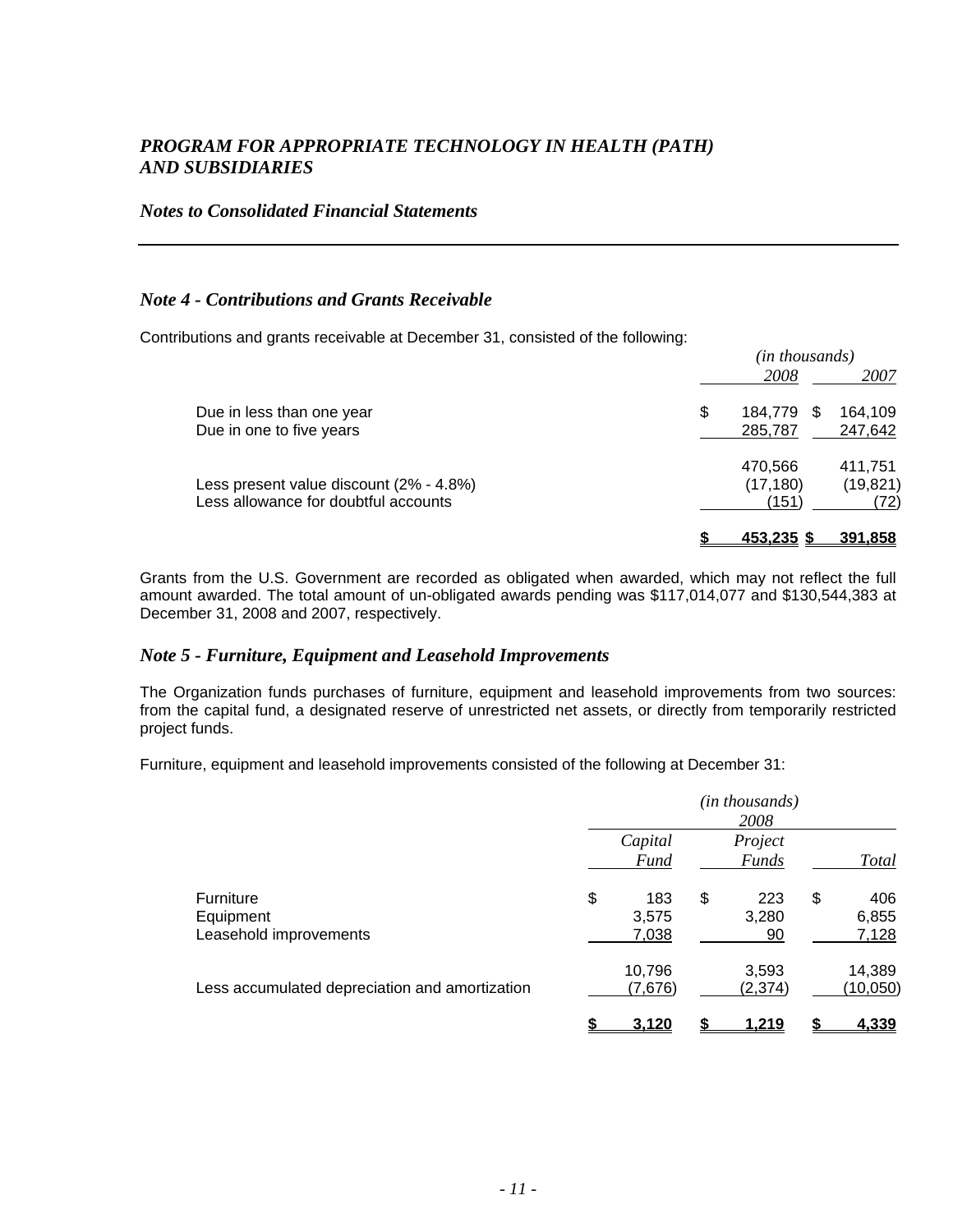### *Notes to Consolidated Financial Statements*

### *Note 5 - Continued*

|                                                  | (in thousands)<br>2007 |                        |    |                         |    |                       |
|--------------------------------------------------|------------------------|------------------------|----|-------------------------|----|-----------------------|
|                                                  |                        | Capital<br><b>Fund</b> |    | Project<br><b>Funds</b> |    | <b>Total</b>          |
| Furniture<br>Equipment<br>Leasehold improvements | \$                     | 183<br>3,513<br>6,796  | \$ | 223<br>3,064<br>62      | \$ | 406<br>6,577<br>6,858 |
| Less accumulated depreciation and amortization   |                        | 10,492<br>(6, 617)     |    | 3,349<br>(2,080)        |    | 13,841<br>(8,697)     |
|                                                  |                        | 3,875                  |    | <u>1.269</u>            |    | <u>5.144</u>          |

### *Note 6 - Patent*

The Organization holds a patent for the UltraRice Technology for fortified rice valued at \$3,270,000. The patent was originally issued in March 1995 and expires in March 2015. The patent is being amortized over its expected useful life of 18.25 years. Accumulated amortization totaled \$2,150,137 and \$1,970,959 as of December 31, 2008 and 2007, respectively.

### *Note 7 - Line of Credit*

The Organization has a revolving line of credit for up to \$1,000,000 with a commercial bank for working capital purposes available through August 1, 2009. No amounts were outstanding under the line of credit at December 31, 2008 or 2007. The line of credit is secured by cash held by the bank.

### *Note 8 - Note Payable*

The Organization has a loan secured by equipment and fixtures with a commercial bank. Annual principal payments are \$330,000 with the remaining balance due on July 1, 2012. Interest payments fluctuate based on the one-month LIBOR rate plus 0.95% (2.85% at December 31, 2008). The Organization has the option to convert to a fixed rate at any time at its discretion. Total borrowings at December 31, 2008 and 2007 were \$1,182,500 and \$1,512,500, respectively. The loan carries a covenant requiring the Organization to maintain a certain debt coverage ratio compared to net unrestricted assets as defined by the debt agreement.

### *Note 9 - Self-Insurance Reserve*

The Organization maintains a research insurance program made up of a Self-Insured Retention (SIR) reserve fund and an excess insurance policy. The Organization's SIR program covers claims up to \$250,000 per incidence and is funded by allocations to programs that are conducting clinical trials involving human subjects. As of December 31, 2008, \$2,231,800 has been funded and set aside in the reserve. It is anticipated that additional planned annual allocations and interest income will add to the reserve going forward. Additionally, the Organization also carries an excess insurance policy to cover any potential claims from \$250,000 to \$10,000,000.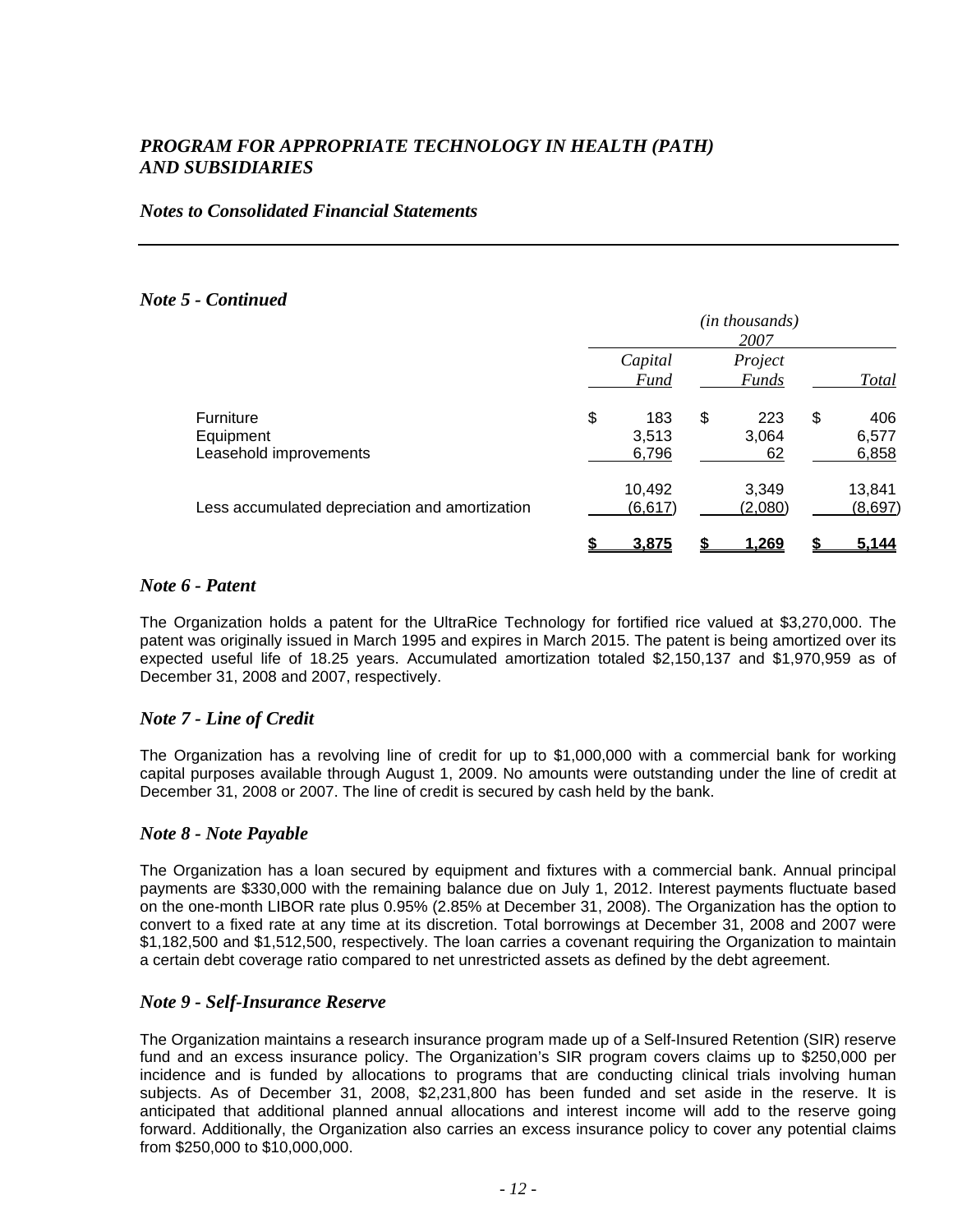### *Notes to Consolidated Financial Statements*

### *Note 10 - Unrestricted Net Assets*

Unrestricted net assets consisted of the following at December 31:

|                                  | (ın thousands) |                        |  |
|----------------------------------|----------------|------------------------|--|
|                                  |                | 2008<br>2007           |  |
| <b>Capital Fund</b>              | \$             | 2,000<br>2,000<br>- \$ |  |
| Catalyst Fund                    |                | 1,353                  |  |
| <b>FIPI</b>                      |                | 375<br>264             |  |
| Patent                           |                | 1,299<br>1,120         |  |
| Endowment                        |                | 1,389<br>3,132         |  |
| FTT (Operations)                 |                | 77<br>77               |  |
| FTT (Corpus)                     |                | 2,027<br>2,027         |  |
| Self-Insurance Retention reserve |                | 2,263<br>2,232         |  |
| Special Project Fund             |                | 73<br>183              |  |
| Undesignated                     |                | 4,836<br>3,846         |  |
|                                  | <u>14,381</u>  | 16,192                 |  |

*(in thousands)*

The following is a description of board designated unrestricted net assets:

**Capital Fund -** Represents the portion of net assets attributed to the net book value of fixed assets and amounts designated for future purchases of fixed assets, net of any related loan balance.

**Catalyst Fund -** Represents those donor funds contributed to the Organization that serve as a key source of innovation funding; funds that support new initiatives, leverage major grants and meet critical organizational needs.

**FIPI -** The Fund for Intellectual Property and Innovation (FIPI) (formerly The Fund for Health Technologies - FHT) is a reserve generated by net royalty earnings and license fees resulting from the licensing and/or transfers of technologies. The funds are used for patent application and maintenance, and the advancement of technologies.

**Patent** - Represents the net value of the donated UltraRice Patent (see Note 6).

**Endowment -** The endowment that is included in unrestricted net assets represents amounts designated by the Board as well as unrestricted earnings on total endowment funds.

**FTT (Operations) -** The Fund for Technology Transfer (FTT) Operations fund is a reserve generated by net operating earnings of FTT. The reserve is used to supplement funding for operating costs.

**FTT (Corpus) -** The FTT Corpus fund represents funds available for lending. Funds are either out on loan or are invested in interest bearing accounts. Income on these funds is used for funding FTT Operations.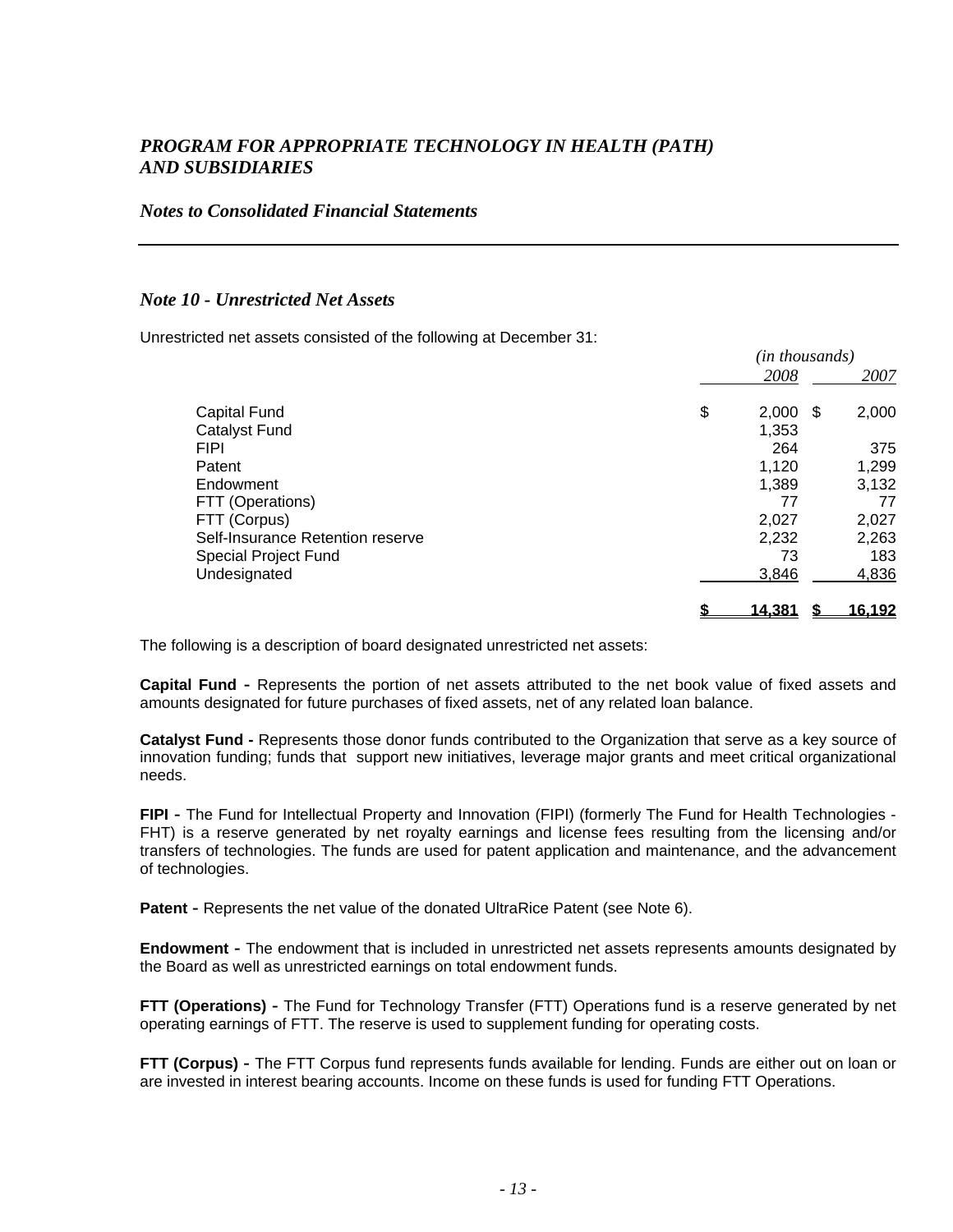#### *Notes to Consolidated Financial Statements*

### *Note 10 - Continued*

**Self-Insurance Retention Reserve -** The amount funded to date to pay the Organization's share of any claims resulting from settlement or judgment of actions as a result of clinical trials (see Note 9).

**Special Project Fund -** The special project fund is a reserve of unrestricted funding that will be applied to specific programs.

#### *Note 11 - Endowment*

The Organization's endowment consists of funds established for a variety of purposes. Its endowment includes both donor-restricted endowment funds and funds designated by the Board to function as an endowment (quasi-endowment). As required by generally accepted accounting principles, net assets associated with endowment funds, including quasi-endowments, are classified and reported based on the existence or absence of donor-imposed restrictions.

The Organization has interpreted the Washington State Management of Institutional Funds Act as requiring the preservation of the fair value of the original gift as of the gift date of the donor-restricted endowment funds absent explicit donor stipulations to the contrary. As a result of this interpretation, the Organization classifies as permanently restricted net assets (a) the original value of gifts donated to the permanent endowment, and (b) the original value of subsequent gifts to the permanent endowment.

As of December 31, 2008 and 2007, endowment net assets consisted of the following:

|                                                                            |              | (in thousands)<br>2008          |                                       |      |                |
|----------------------------------------------------------------------------|--------------|---------------------------------|---------------------------------------|------|----------------|
|                                                                            | Unrestricted | Restricted                      | Temporarily Permanently<br>Restricted |      | Total          |
| Donor restricted endowment funds<br>Board designated quasi-endowment funds | \$<br>1,389  | \$                              | \$<br>3,363                           | - \$ | 3,363<br>1,389 |
| <b>Endowment Net Assets</b>                                                | <u>1,389</u> |                                 | <u>3.363</u>                          |      | 4.752          |
|                                                                            |              | ( <i>in thousands</i> )<br>2007 |                                       |      |                |
|                                                                            | Unrestricted | Temporarily<br>Restricted       | Permanently<br>Restricted             |      | Total          |
| Donor restricted endowment funds<br>Board designated quasi-endowment funds | \$<br>3,132  | \$                              | \$<br>$3,342$ \$                      |      | 3,342<br>3,132 |
| <b>Endowment Net Assets</b>                                                | 3.132        |                                 | <u>3.342</u>                          |      | 6.474          |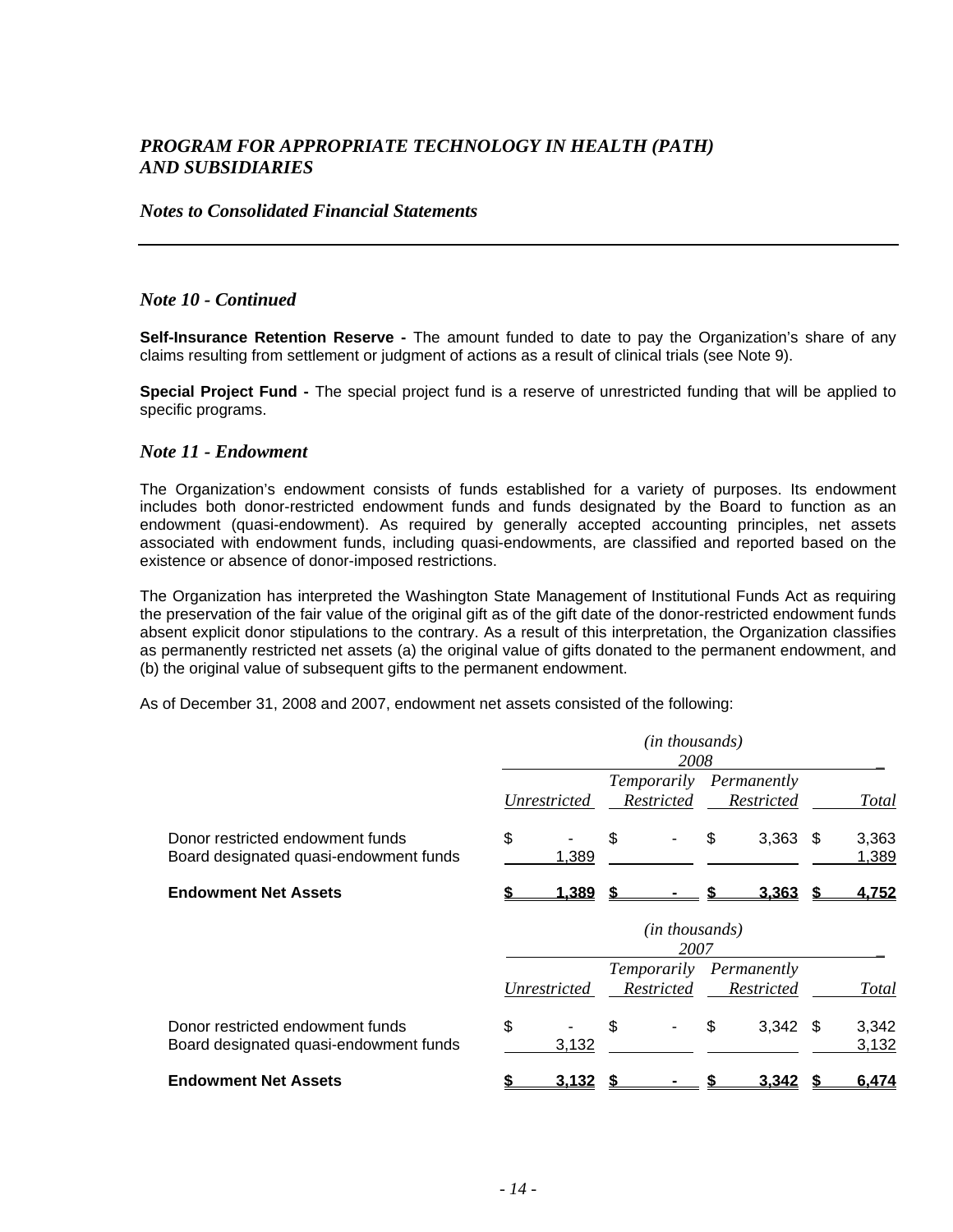### *Notes to Consolidated Financial Statements*

### *Note 11 - Continued*

Changes to endowment net assets for the years ended December 31, 2008 and 2007 are as follows:

|                                                                                                   |                  | ( <i>in thousands</i> )<br>2008 |                           |                |
|---------------------------------------------------------------------------------------------------|------------------|---------------------------------|---------------------------|----------------|
|                                                                                                   | Unrestricted     | Temporarily<br>Restricted       | Permanently<br>Restricted | Total          |
| Endowment net assets, December 31, 2007                                                           | \$<br>$3,132$ \$ |                                 | \$<br>$3,342$ \$          | 6,474          |
| Endowment investment return<br>Interest and dividends<br>Realized and unrealized gains and losses | 176<br>(1,767)   |                                 |                           | 176<br>(1,767) |
| Total endowment investment return                                                                 | (1,591)          |                                 |                           | (1,591)        |
| Contributions                                                                                     |                  |                                 | 21                        | 21             |
| Appropriation of endowment for expenditure                                                        | (152)            |                                 |                           | (152)          |
| Endowment Net Assets, December 31, 2008                                                           | <u>1.389</u>     |                                 | <u>3.363</u>              | <u>4.752</u>   |

|                                                                                                   |                  | ( <i>in thousands</i> )<br>2007 |                                       |            |
|---------------------------------------------------------------------------------------------------|------------------|---------------------------------|---------------------------------------|------------|
|                                                                                                   | Unrestricted     | Restricted                      | Temporarily Permanently<br>Restricted | Total      |
| Endowment net assets, December 31, 2006                                                           | \$<br>$2,924$ \$ |                                 | \$<br>$3,333$ \$                      | 6,257      |
| Endowment investment return<br>Interest and dividends<br>Realized and unrealized gains and losses | 139<br>221       |                                 |                                       | 139<br>221 |
| Total endowment investment return                                                                 | 360              |                                 |                                       | 360        |
| Contributions                                                                                     |                  |                                 | 9                                     | 9          |
| Appropriation of endowment for expenditure                                                        | (152)            |                                 |                                       | (152)      |
| Endowment Net Assets, December 31, 2007                                                           | <u>3.132</u>     |                                 | 3.342                                 | 6.474      |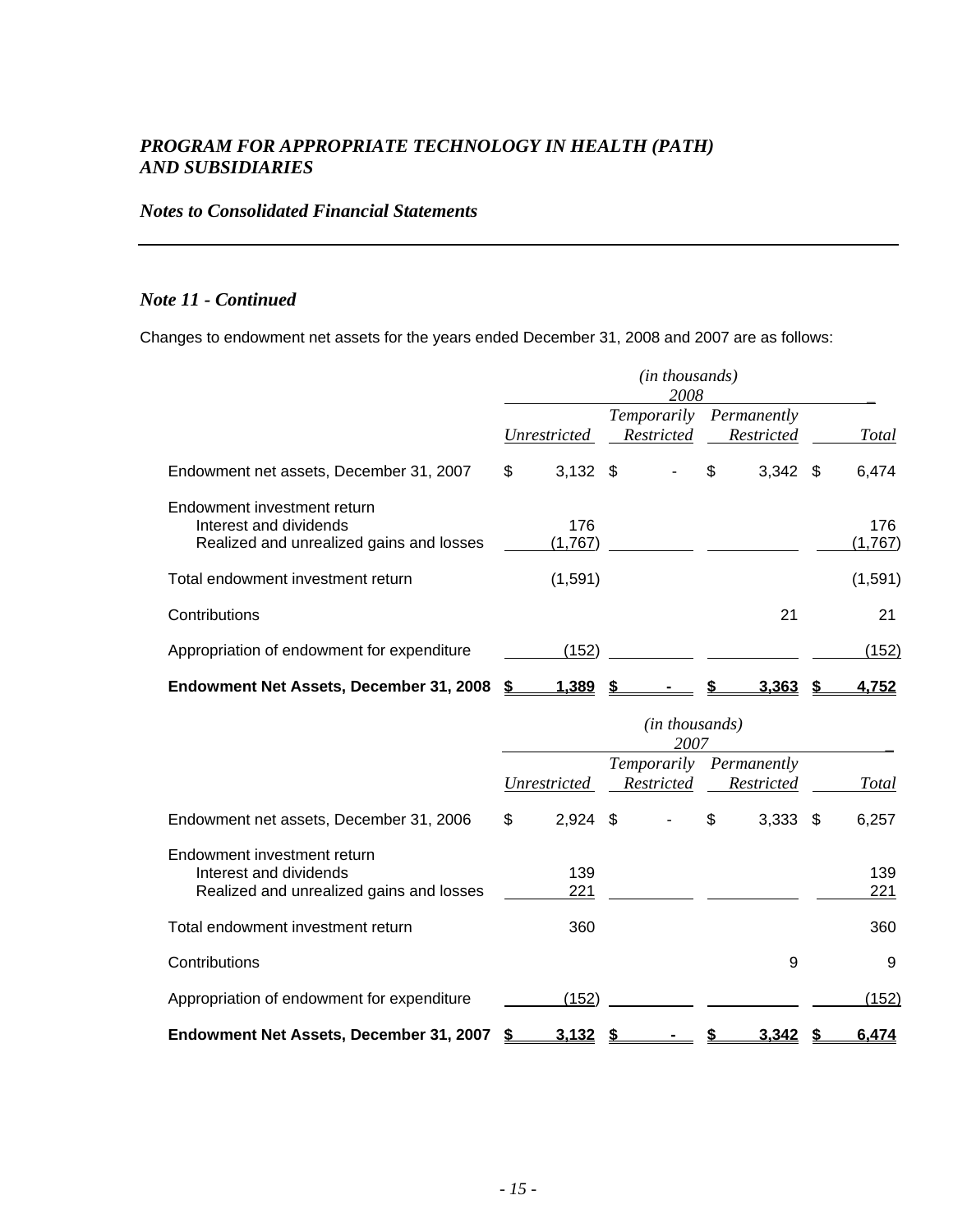### *Notes to Consolidated Financial Statements*

### *Note 11 - Continued*

The Organization has adopted investment and spending policies for endowment assets that attempt to provide a predictable stream of funding to programs supported by its endowment while seeking to maintain the purchasing power of the endowment assets. Endowment assets include those assets of donor-restricted funds that the Organization must hold in perpetuity or for donor-specified periods as well as board-designated funds. Under this policy, as approved by the Board of Directors, the endowment assets are invested in mutual funds to ensure a broad diversification among investment styles, sectors, industries, market capitalizations and credit quality. These vehicles offer the advantages of economies of scale, greater liquidity, broader diversification, cost efficiency, lower transaction costs and low minimum investment requirements not available through separate account management. The performance objective for the total endowment investment portfolio is to achieve an annualized investment return, net of fees, which will exceed a composite index composed of 40 percent Barclays Capital Aggregate Index and 60 percent S&P 500 Index. Performance is monitored quarterly over rolling one-year, three-year and five-year periods. The Organization expects its endowment funds, over time, to provide an average rate of return of approximately 5 percent annually. Actual returns in any given year may vary from this amount based on current market conditions.

To satisfy its long-term rate-of-return objectives, the Organization relies on a total return strategy in which investment returns are achieved through both capital appreciation (realized and unrealized) and current yield (interest and dividends). The Organization targets a diversified asset allocation between two asset classes: 40 percent fixed income and 60 percent equity investments to achieve its long-term return objectives within prudent risk constraints.

The Organization has a policy of appropriating for maximum distribution each year of up to 5% of the market value of its endowment fund's fair value calculated on an average year end balance for the 3 year period through the current calendar year-end preceding the fiscal year in which the distribution is planned. In establishing this policy, the Organization considered the long-term expected return on its endowment and the need for that return to provide additional protection for any necessary adjustment to the value of the endowment for inflation. Accordingly, any spending from endowment earnings must be made from accumulated earnings in excess of a reserve provision. Any earnings in excess of the reserve and payout are reinvested appropriately in the endowment. This is consistent with the Organization's objective to maintain the purchasing power of the endowment assets held in perpetuity or for a specified term as well as to provide additional real growth through new gifts and investment return.

### *Note 12 - Employment Benefits*

The Organization sponsors a defined contribution 401(k) plan (the Plan). Under the Plan employees may elect to contribute up to 75% of their pre-tax salaries. The Organization will match the employee's contribution monthly at a ratio of 1:1 for the first 2%, 2:1 for the next 4% with a maximum employer contribution equal to 4% of pre-tax salary. Employer matching contributions to the Plan are fully vested after one year of completed service. Employee optional contributions in the Plan vest immediately. In addition, the Organization may make a voluntary employer contribution of up to 8% of employees' base compensation. Voluntary employer contributions to the Plan vest 20% for each completed year of service. All regular U.S. hire employees working as of the effective date of the Plan are covered. PATH also offers an optional Roth 401k plan.

Employer contributions for both U.S.-based plans totaled \$3,412,449 and \$2,803,581 for the years ended December 31, 2008 and 2007, respectively. Total global pension costs totaled \$3,925,067 and \$3,226,918 for the years ended December 31, 2008 and 2007, respectively.